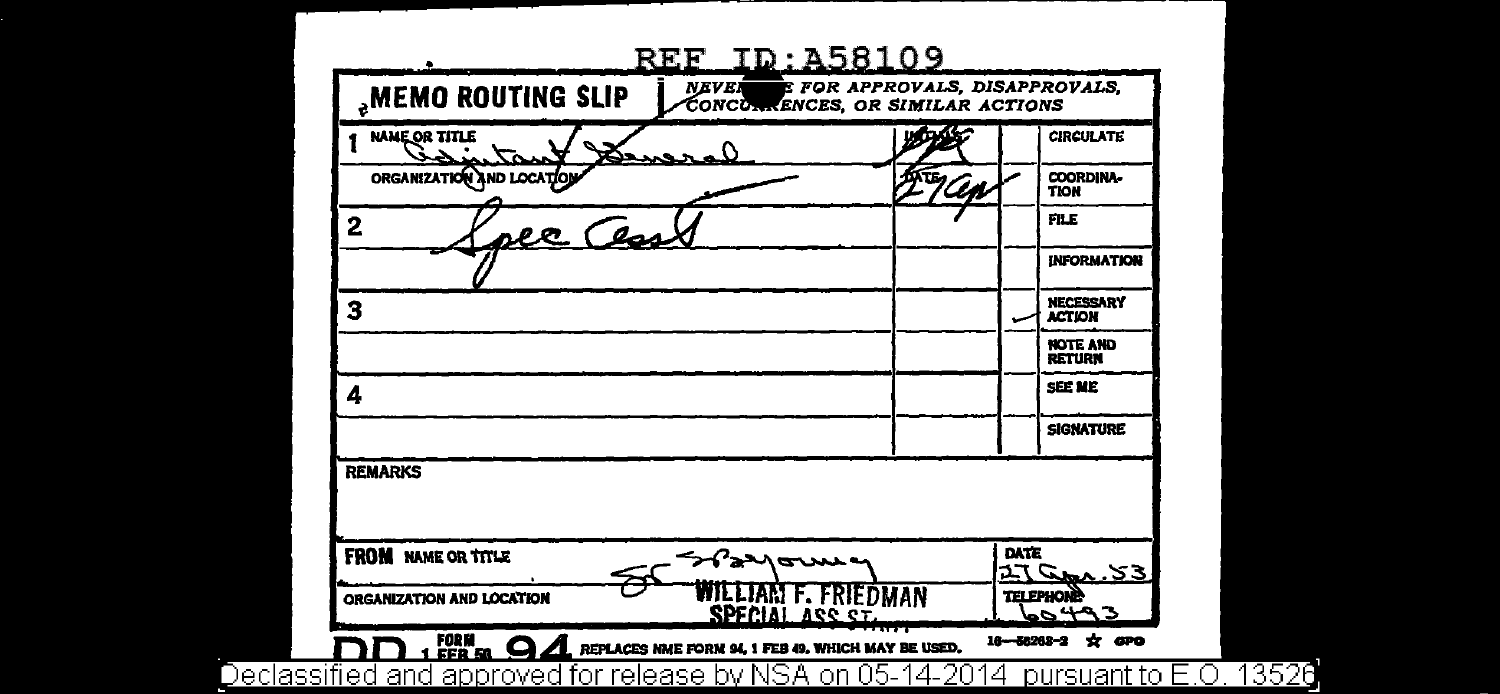

27 April 1952

MEMORANDUM FOR: Members of Classification Advisory Panel

SUBJECT: Security Olassificatton end Disposition of Empty Tape Reels

1. The Chief, Office of Communications Security has referred to me as Chairman, Classification Advisory Panel (See NSA Memo No. l0-61 of 17 April 1953) the question of the security classification and disposition of reels from which key tape classified SECRET has been removed, leaving no classified material whatever on the reels.

2. The·Chief, C/SEC and I agree that there appear to be no security considerations against disposing of the empty reels as unclassified material (it being uneconomical to have them returned to NSA) and it is proposed to have the words "UNCLASSIFIED WHEN EMPTY" embossed on the reels, so that the latter can be discarded as waste matter.

*3.* Your concurrence is requested in the proposed solution. It is also requested "that this be handled as a matter of priority.

William F. Friedman

Special Assistant

Spec Cast

**d** 

2



**RESTRICTED**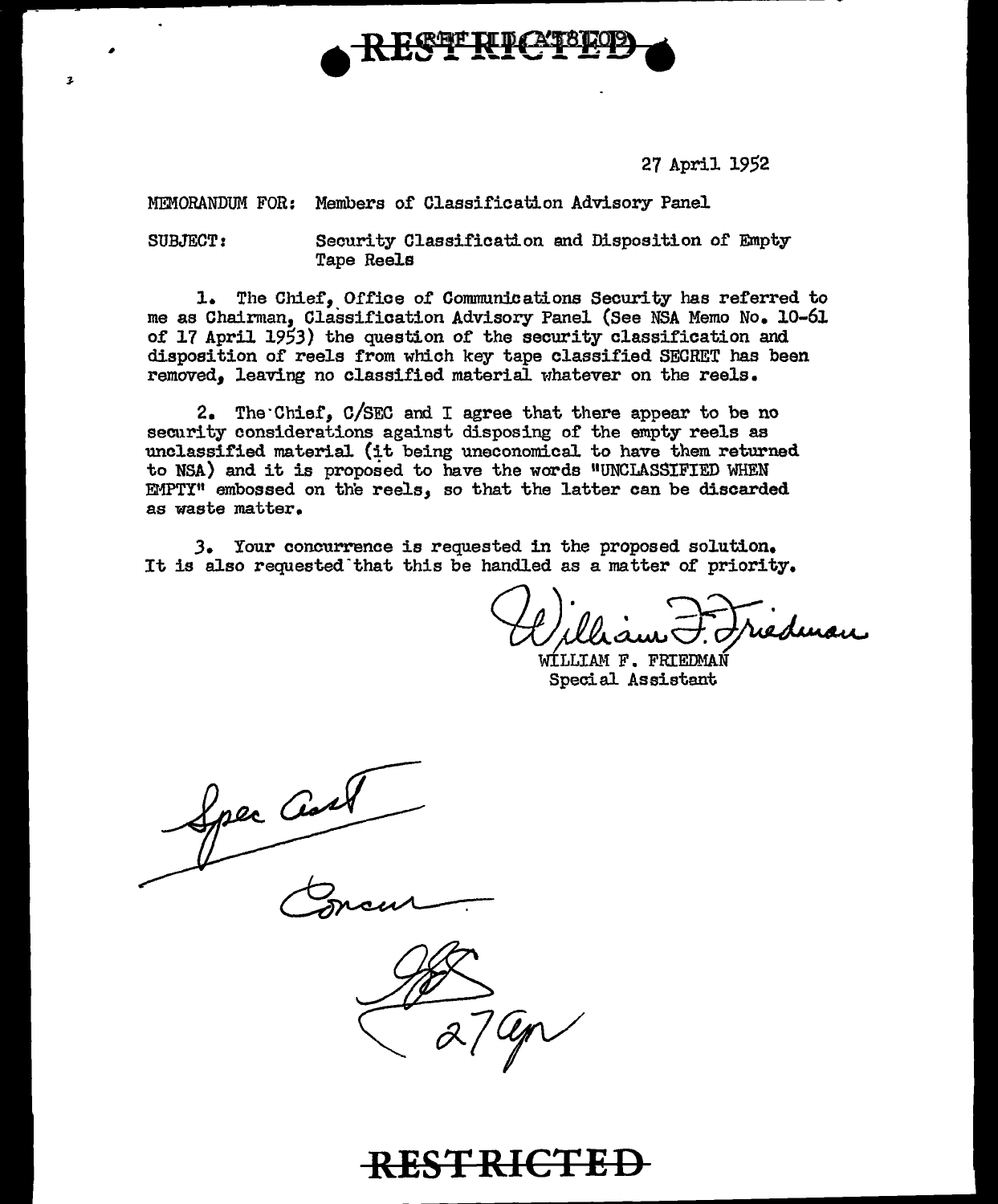**REF ID: A58109** Members of NSA Classification Glassony Paul M FineDucan (Chairman) AG (Col. Comptell) SLC (Cook, Wymen) C/SEC ( mr. Crosberry) Ch Cryptalogie Br, TNG (The Calleminathor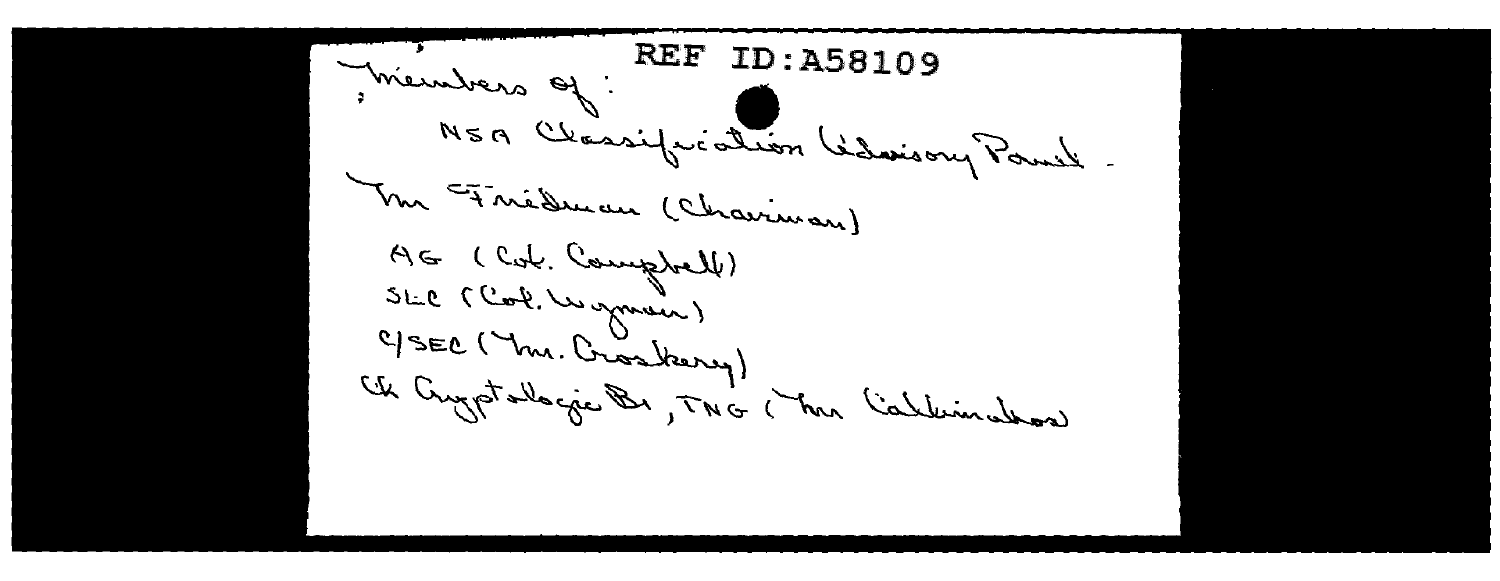

NATIONAL SECURITY AGENCY Washington 25, D. C.

#### OONFIDENTIAL: --SECURITY INFORMATION

NSA MEMORANDUM<br>NUMPER 10-61

,.

17 April 1953

 $\mathbf{I}$ 

# EFFECTIVE UNTIL 1 MAY 1954 UNLESS SOONER RESCINDED OR SUPERSEDED

## ESTABLISHMENT OF CLASSIFICATION ADVISORY PANEL

1. The security of Classified Security Information is dependent, as one of the factors, on the assighment of the correct classificatlon to such information or material. Within the National Security Agency errors in classification may be found; most of these errors involve overclassification, although occasionally errors of underclassification may occur. Such errors defeat the purpose of classification.

2. The established regulations and precedents governing the classification of security information must be constantly reviewed, as must likewise the assignments of classifications to items of security information. Since of classifications to items of security information. overclassification is the more frequent fault, care must be taken by the original classifier to assign the correct classification.

J. The subject of the assignment of correct classification is particularly important in those cases where information is to be disseminated fairly widely within the Agency and is especially important where distribution is to be made outside NSA. In this connection, attention is invited to the NSA Manual, Organization and Functions, -<br>in which it is stated that the Chief, Training Division... " exercises staff supervision over lectures, presentations, and tours given under NSA auspices. Reviews and makes recommendations concerning release for publication outside the Agency of manuscripts which pertain to NSA's interests."

4. Normally, the rules and precedents governing classification are clear in most cases, and the correct classification may be assigned without difficulty. However, in those exceptional cases in which there is reasonable doubt in the originator's mind concerning the correct classification to be assigned to a particular item,or

**CON FI.DENT I AL**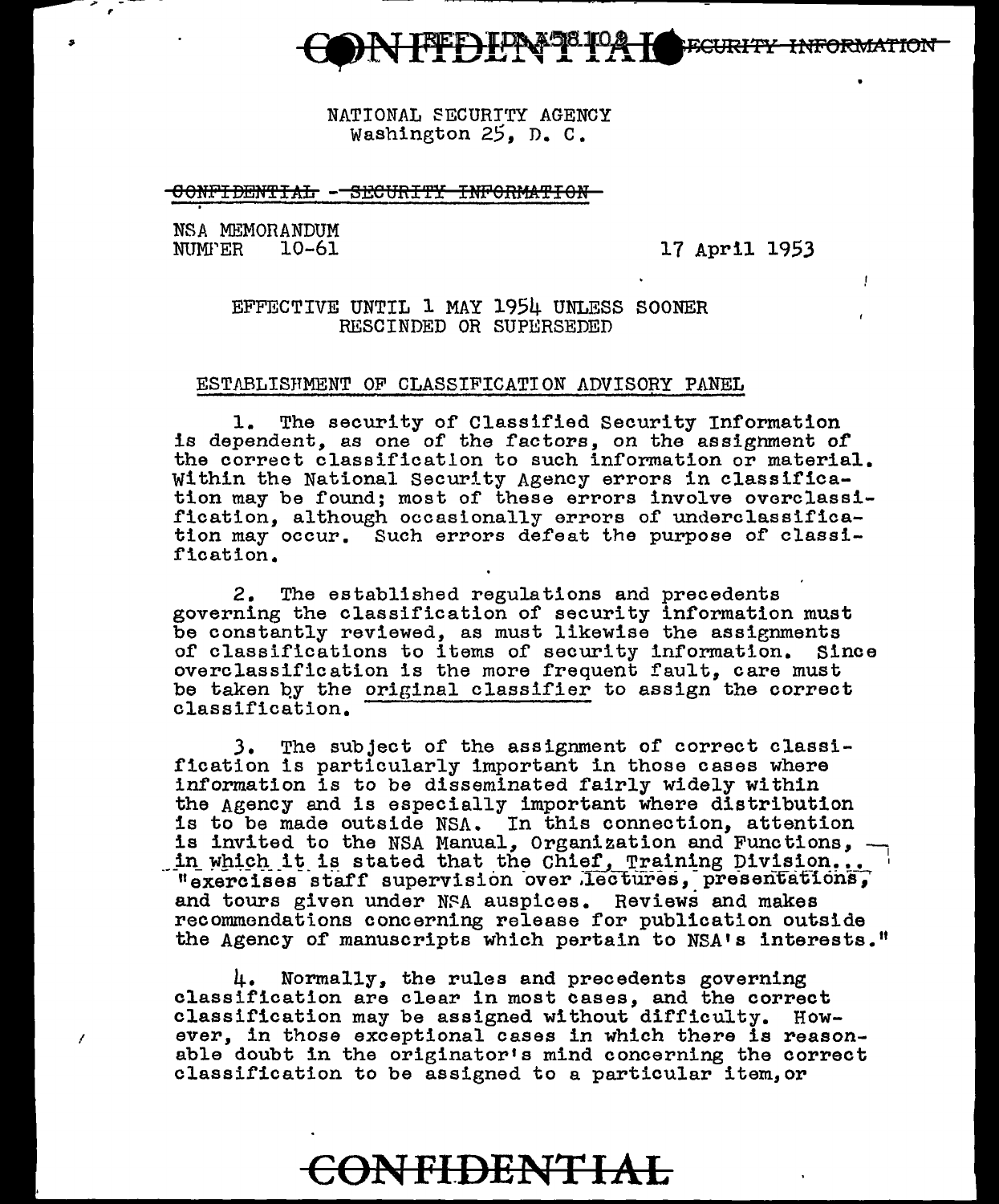

CONFIDENT AL - CEGURITY JNFORMATION

NSA MEMORANDUM  $10 - 61$ NUMB ER

17 April 1953

where there is doubt concerning the correctness of a classification already assigned to an item, the problem will be referred to the Adjutant General for appropriate action.

5. To assist the Adjutant General, particularly in the classification of technical material, a Classification Advisory Panel is hereby established to review and pass on problems of correct security classification assignment. The Panel is composed of the following:

Special Assistant, Chairman Technical Director, Production Adjutant General Chief, Security Control Division (Drown Chief, Cryptologic Branch, Training Division<br>(x) Training Division<br>(x) Training Division<br>(x) The ddition to the Toregoing permanent membors, members  $(52 \text{ m/s})$ pro tempore may be appointed by the Chairman as may be necessary in specific cases.

BY COMMAND OF REAR ADMIRAL WENGER:

P. P. LEIGH Captain, USN Acting Chief of Staff

OFFICIAL:

E. CAMPPELI

Colonel, AGC Adjutant General

DISTRIBUTION I

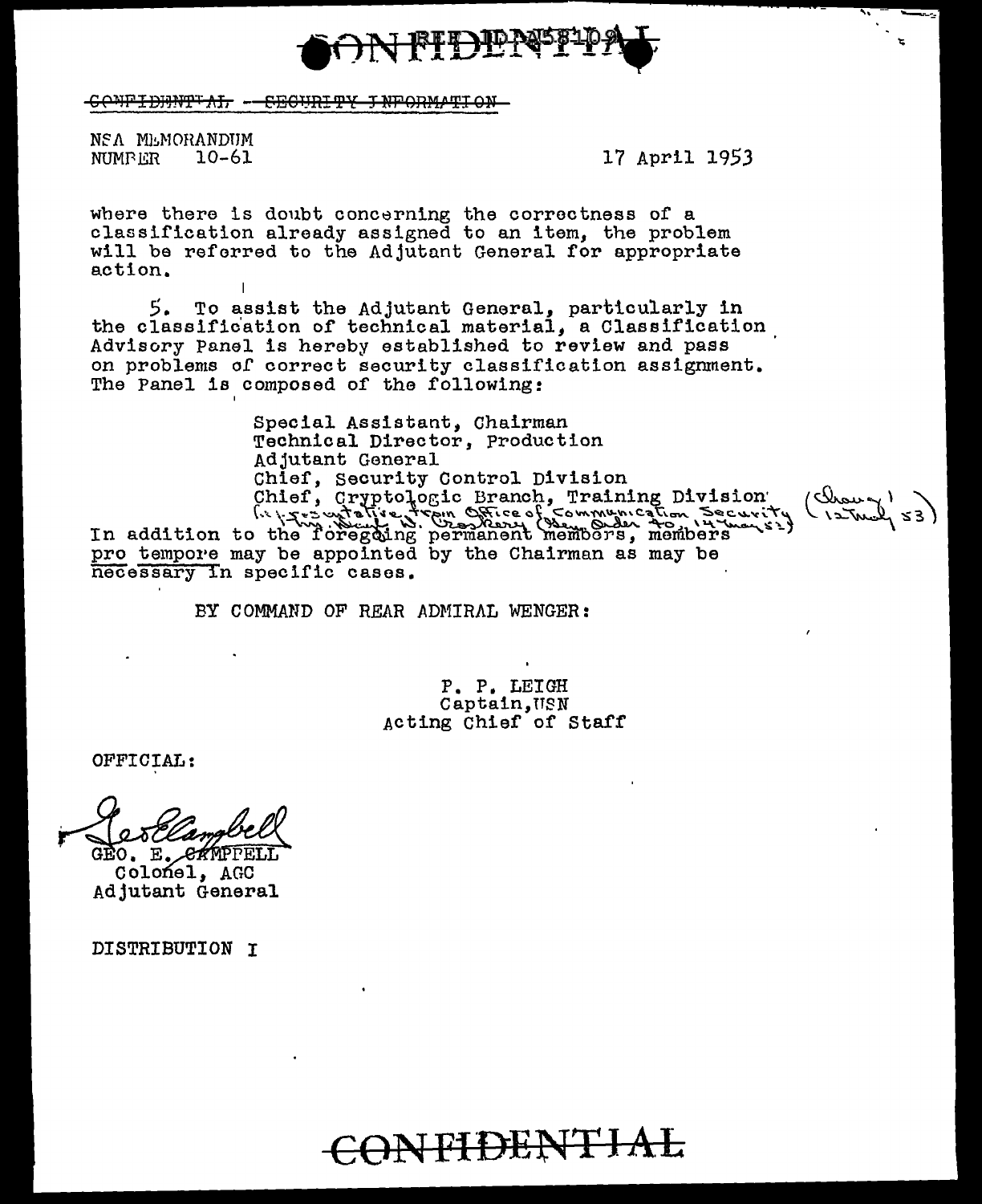| MEMO ROUTING SLIP         | NEVER FOR APPROVAS PRESENTING VALIS \$109          |                 |                  |                                   |
|---------------------------|----------------------------------------------------|-----------------|------------------|-----------------------------------|
| NAME OR TITLE             | cal Wrecton Production                             | <b>INITIALS</b> |                  | <b>CIRCULATE</b>                  |
| ORGANIZATION AND LOCATION |                                                    | DATE            |                  | COORDINA-<br>TION                 |
| $\overline{2}$            | <u>dnaw</u><br>R1                                  |                 |                  | <b>FILE</b>                       |
|                           |                                                    |                 |                  | <b>ANFORMATION</b>                |
| 3                         |                                                    |                 |                  | <b>NECESSARY</b><br><b>ACTION</b> |
|                           |                                                    |                 |                  | NOTE AND<br><b>RETURN</b>         |
| 4                         |                                                    |                 |                  | <b>SEE ME</b>                     |
|                           |                                                    |                 |                  | <b>SIGNATURE</b>                  |
| <b>REMARKS</b>            |                                                    |                 |                  |                                   |
|                           |                                                    |                 |                  |                                   |
| <b>FROM</b> NAME OR TITLE |                                                    |                 | DATE             | $21$ an. $3.5$                    |
| ORGANIZATION AND LOCATION | <del>f. FriedMam</del><br><b>SPECIAL ASSISTANT</b> |                 |                  | TELEPHONE<br>o a                  |
| form<br><b>FEB 50</b>     | REPLACES NME FORM 94, 1 FEB 49, WHICH MAY BE USED. |                 | $16 - 56263 - 2$ | ☆ ero                             |

 $\sim$ 

 $\sim$ 

 $\overline{\phantom{a}}$ 

 $\frac{1}{2} \left( \frac{1}{2} \left( \frac{1}{2} \right) \right) \left( \frac{1}{2} \left( \frac{1}{2} \right) \right)$ 

 $\bar{\Xi}$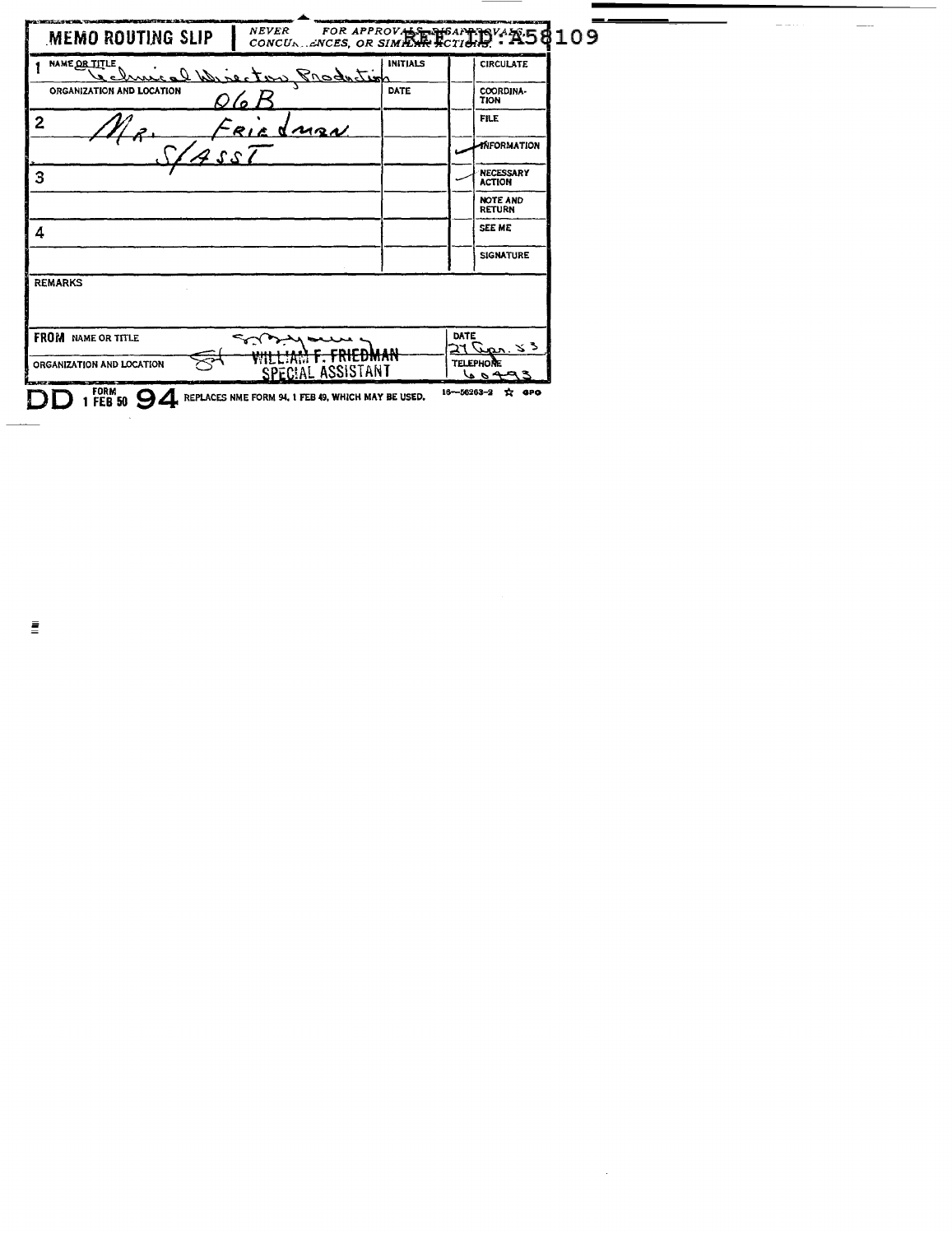## 27 April 1952

MEMORANDUM FOR: Members of Classification Advisory Panel

. **RESTRICTED** 

SUBJECT: Security Classification and Disposition of Empty Tape Reels

1. The Chief, Office of Communications Security has referred to me as Chairman, Classification Advisory Panel (See NSA Memo No. 10-61 of  $17$  April 1953) the question of the security classification and disposition of reels from whioh key tape classified SECRET has been removed, leaving no classified material whatever on the reels.

2. The Chief,  $C/SEC$  and I agree that there appear to be no security considerations against disposing of the empty reels as unclassified material (it being uneconomical-to have them returned to BSA) and it is proposed to have the words "UNCLASStFIED WHEN EMPTI" embossed on the reels, so that the latter can be discarded as waste matter.

*3.* Your concurrence is requested in the proposed solution. It is also requested that this be handled as a matter of priority.

*Chillian F. Friedry du Chillian F. Friedry du Special Assistant* 

Concursence quen by phone of the

**RESTRICTED** 

a Sunkov

# £53 7 23 15 39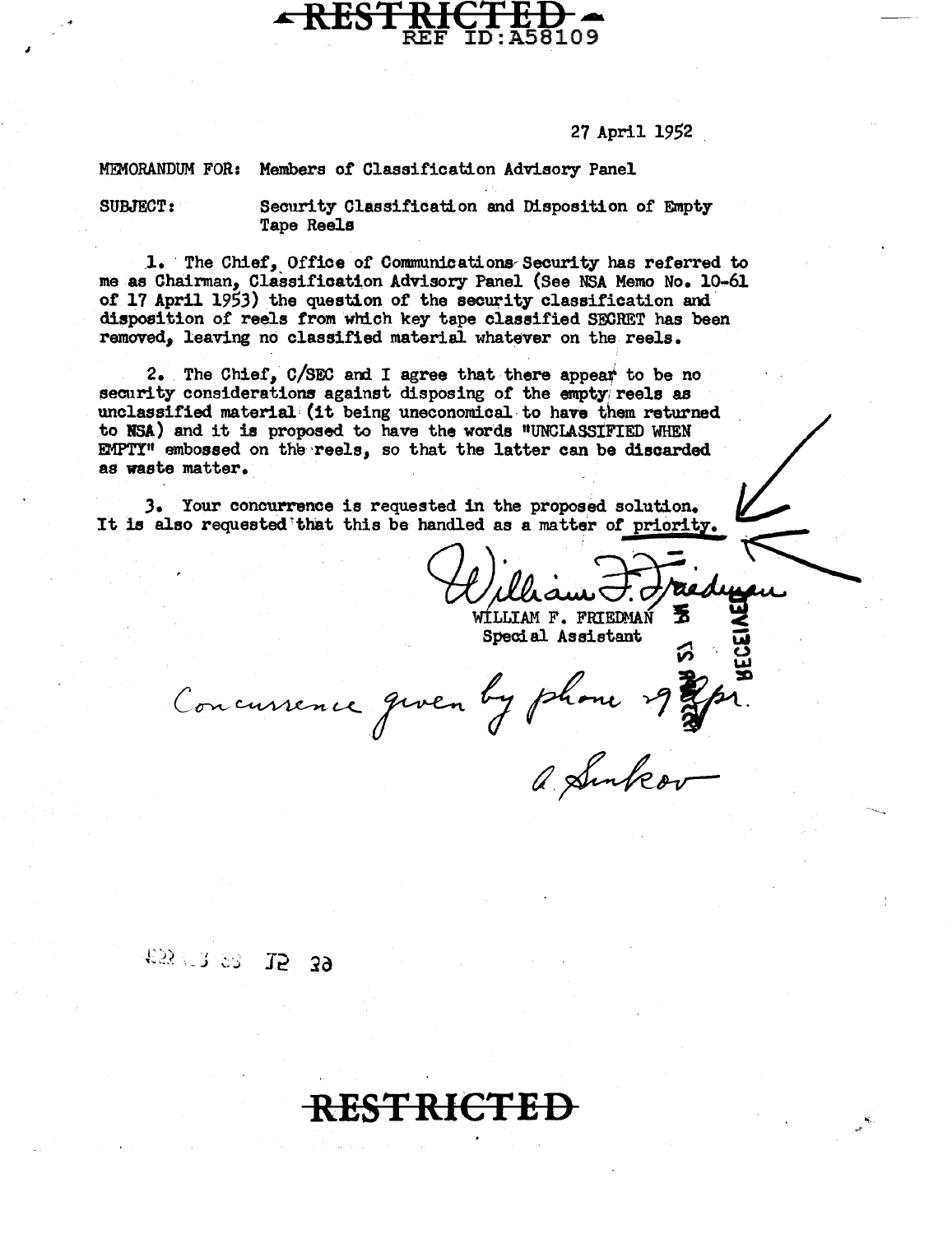# FI DENTE AFT LOGECURITY INFORMATION

NATIONAL SECURITY AGENCY Washington 25, D. C.

CONFIDENTIAL - SECURITY INFORMATION

NSA MEMORANDUM **NUMPER**  $10 - 61$ 

17 April 1953

 $5/7557$ 

EFFECTIVE UNTIL 1 MAY 1954 UNLESS SOONER. RESCINDED OR SUPERSEDED

### ESTABLISHMENT OF CLASSIFICATION ADVISORY PANEL

The security of Classified Security Information 1. is dependent, as one of the factors, on the assignment of the correct classification to such information or material. Within the National Security Agency errors in classification may be found; most of these errors involve overclassification. Although occasionally errors of underclassification may occur. Such errors defeat the purpose of classification.

2. The established regulations and precedents governing the classification of security information must be constantly reviewed, as must likewise the assignments of classifications to items of security information. Since overclassification is the more frequent fault, care must be taken by the original classifier to assign the correct classification.

3. The subject of the assignment of correct classification is particularly important in those cases where information is to be disseminated fairly widely within the Agency and is especially important where distribution is to be made outside NSA. In this connection, attention is invited to the NSA Manual, Organization and Functions, in which it is stated that the Chief, Training Division... "exercises staff supervision over lectures, presentations, and tours given under NSA auspices. Reviews and makes recommendations concerning release for publication outside the Agency of manuscripts which pertain to NSA's interests."

4. Normally, the rules and precedents governing classification are clear in most cases, and the correct classification may be assigned without difficulty. However, in those exceptional cases in which there is reasonable doubt in the originator's mind concerning the correct classification to be assigned to a particular item, or

ONTIDENTI